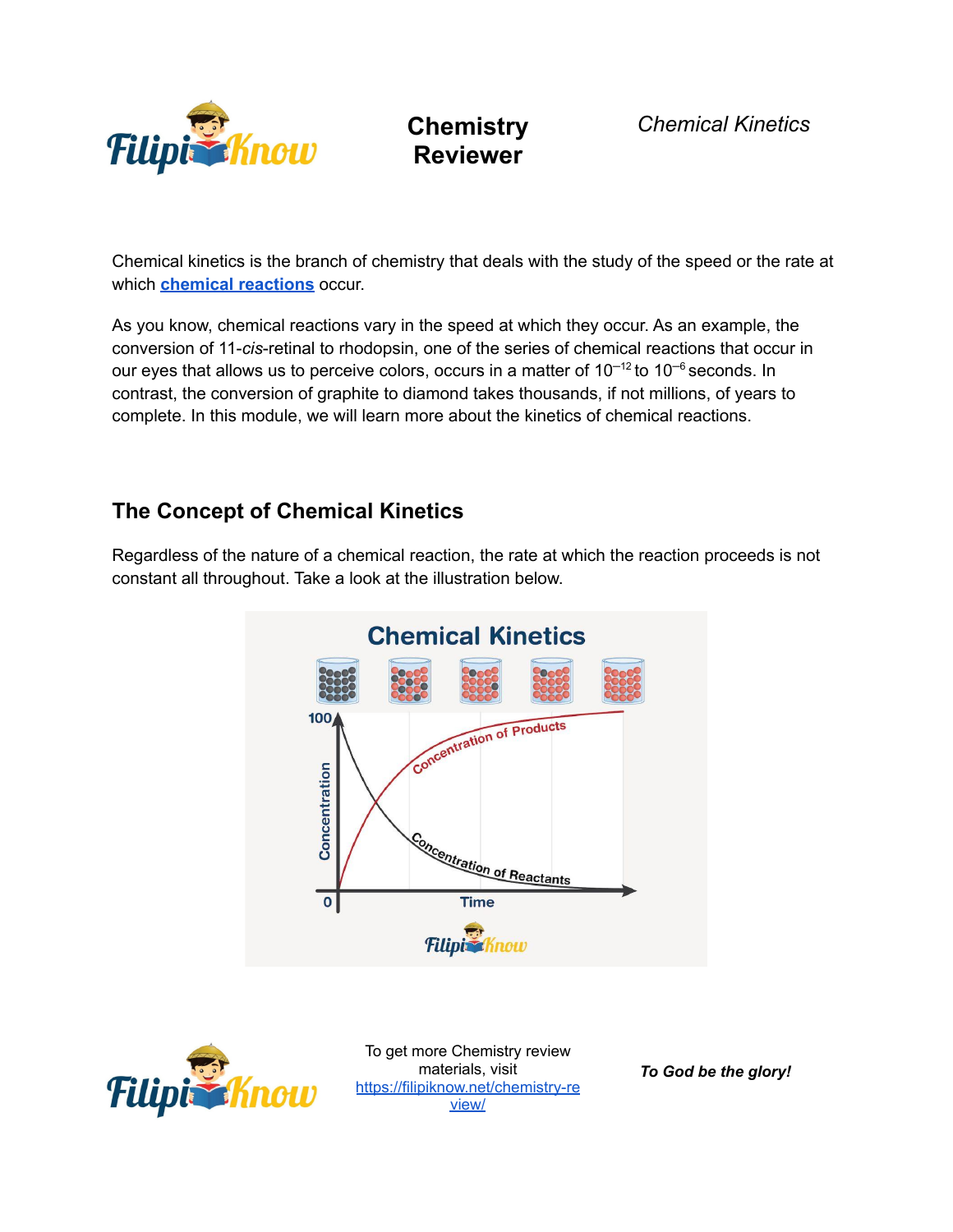

Initially, the beaker on top of the illustration contains black molecules only, indicating that it is the reactant. As time goes by, the black molecules are slowly being replaced by the red molecules (the product), until such time that only red molecules are present, meaning, the reaction goes to completion without any excess reactant.

Now, if you look at the graph, the black curve depicts the rate at which the reactant is being used up. You can see that as time passes, the number of molecules decreases, which is only logical because reactants are the ones being used up in a chemical reaction, so their amount is expected to decrease through the course of the reaction. The opposite is true for the red curve, showing an increase in the number of molecules as time passes due to the formation of the products.

However, regardless of the graph you take, you can see that the rate varies at any given point in the curve. This rate is called the **instantaneous rate** and can be obtained graphically by drawing a straight line tangential to only one point in the curve. For both the reactant and the product, the instantaneous rate is faster at the beginning of the reaction simply because the abundance of reactants causes the reaction to proceed faster. Nonetheless, as more and more products are being formed, the reactants become fewer and fewer, and for reactions with multiple reactants, this makes the reactants harder to "meet" one another, causing a decrease in reaction rate.

In this review, you will learn how to write rate expressions and the methods usually used to determine reaction rates in a chemical laboratory.

## **Writing Rate Expressions**

In a certain hypothetical reaction

 $aA + bB \rightarrow cC + dD$ 



To get more Chemistry review materials, visit [https://filipiknow.net/chemistry-re](https://filipiknow.net/chemistry-review/) [view/](https://filipiknow.net/chemistry-review/)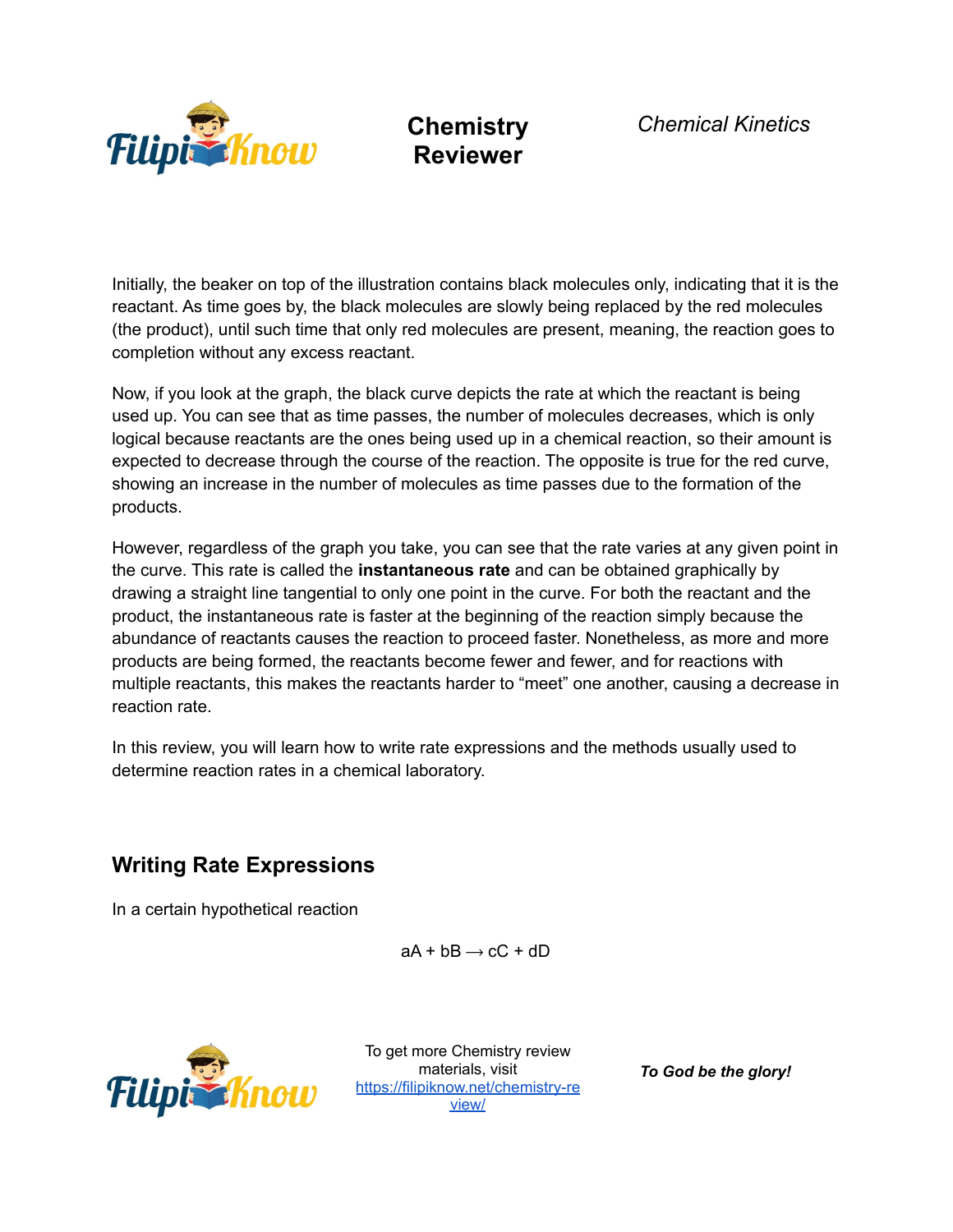

A and B are known as the reactants, C and D are the products, while a, b, c, and d are the numerical coefficients of a balanced chemical reaction. As the reaction proceeds, A and B are being used up, while C and D are being formed. For such a reaction, the rate of formation of products can be written as follows:

$$
rate = \frac{1}{c} \frac{\Delta[C]}{\Delta t} = \frac{1}{d} \frac{\Delta[D]}{\Delta t}
$$

where Δ[C] and Δ[D] pertain to the change in concentration of C and D, respectively, while Δt pertains to the change in time ( $t_2$  -  $t_1$ ). Meanwhile, the rate of disappearance of the reactants can also be written in the same manner.

$$
rate = -\frac{1}{a} \frac{\Delta[A]}{\Delta t} = -\frac{1}{b} \frac{\Delta[B]}{\Delta t}
$$

The question is, why negative? *Does a negative rate really exist?* The answer is that the negative sign does not necessarily mean that the rate of reaction is negative. Instead, it signifies that the species is being used up as the reaction proceeds.

Combining these two equations for the disappearance of the reactants and the formation of products:

$$
rate = -\frac{1}{a} \frac{\Delta[A]}{\Delta t} = -\frac{1}{b} \frac{\Delta[B]}{\Delta t} = \frac{1}{c} \frac{\Delta[C]}{\Delta t} = \frac{1}{d} \frac{\Delta[D]}{\Delta t}
$$

**Sample Problem:**



To get more Chemistry review materials, visit [https://filipiknow.net/chemistry-re](https://filipiknow.net/chemistry-review/) [view/](https://filipiknow.net/chemistry-review/)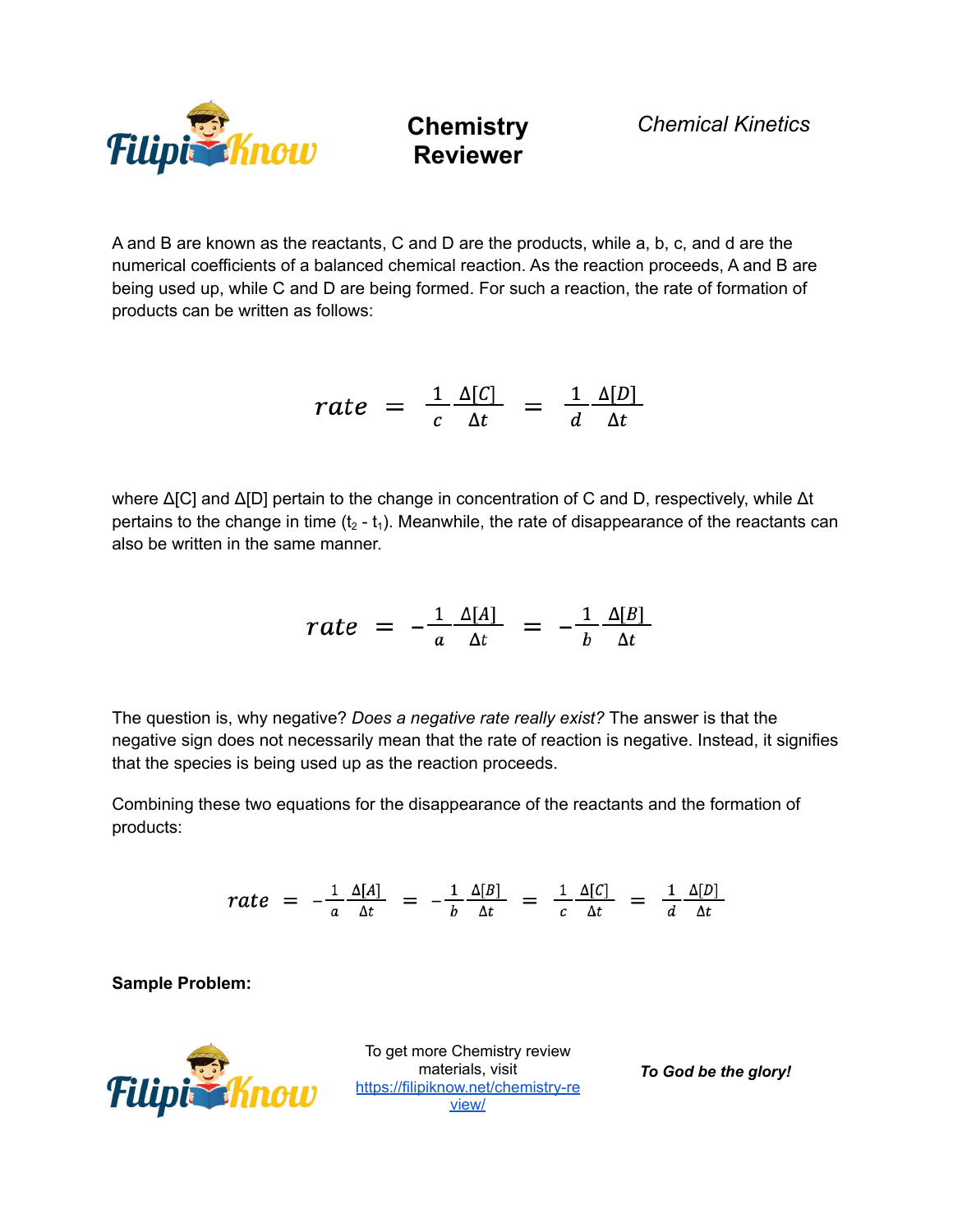

*Chemical Kinetics*

In the reaction shown below, it was found that ammonia is being used up at a rate of 0.34 M/s.

 $NH_{3(q)} + O_{2(q)} \rightarrow NO_{(q)} + H_2O_{(q)}$ 

- 1. Write the rate expression for the disappearance of the reactants and the formation of products.
- 2. At what rate are NO<sub>(g)</sub> and H<sub>2</sub>O<sub>(g)</sub> forming? At what rate is O<sub>2(g)</sub> disappearing?

#### **Solution:**

The first thing you need to do is to check if the reaction is balanced as presented. In this case, it is not yet balanced. Balancing the reaction will give

 $4NH_{3(g)} + 5O_{2(g)} \rightarrow 4NO_{(g)} + 6H_2O_{(g)}$ 

Now that the reaction is balanced, the rate expression can now be written.

$$
rate = -\frac{1}{4} \frac{\Delta[NH_3]}{\Delta t} = -\frac{1}{5} \frac{\Delta[0_2]}{\Delta t} = \frac{1}{4} \frac{\Delta[NO]}{\Delta t} = \frac{1}{6} \frac{\Delta[H_2O]}{\Delta t}
$$

From the given, ammonia is being used up at a rate of 0.34 M/s. Hence, it can be written as:

$$
rate = -\frac{1}{4} \frac{\Delta[NH_3]}{\Delta t} = 0.34 \text{ M/s}
$$
  
Since  $rate = -\frac{1}{4} \frac{\Delta[NH_3]}{\Delta t} = -\frac{1}{5} \frac{\Delta[O_2]}{\Delta t}$ , we can say that:  

$$
0.34 \text{ M/s} = -\frac{1}{5} \frac{\Delta[O_2]}{\Delta t}
$$



To get more Chemistry review materials, visit [https://filipiknow.net/chemistry-re](https://filipiknow.net/chemistry-review/) [view/](https://filipiknow.net/chemistry-review/)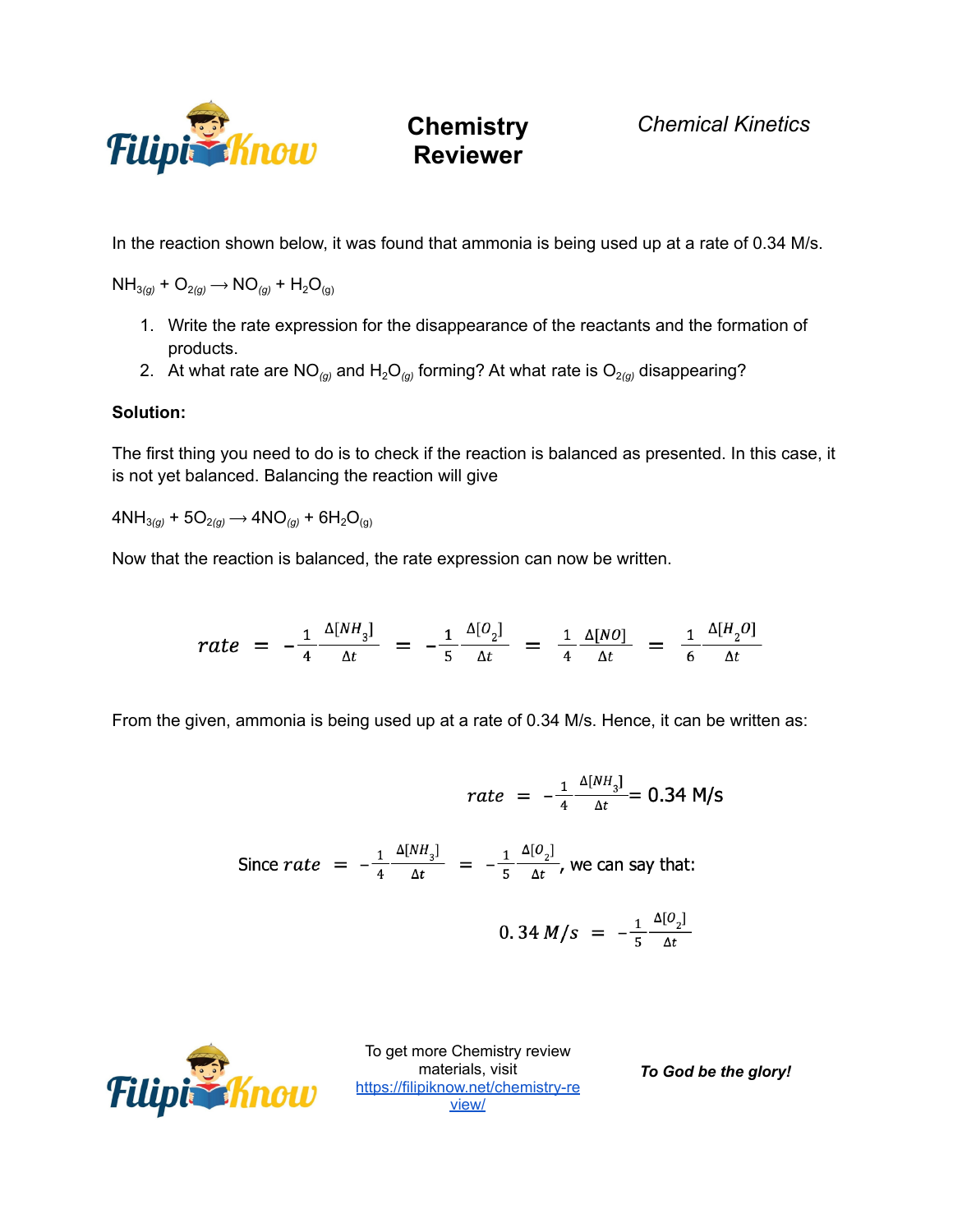

*Chemical Kinetics*

Now, to solve the rate at which O<sub>2(g)</sub> is being consumed, we just need to isolate the term ∆[O2}⁄∆t from the equation above. To do that:

$$
0.34 M/s = -\frac{1}{5} \frac{\Delta[O_2]}{\Delta t}
$$
  

$$
(0.34 M/s)(-5) = \frac{\Delta[O_2]}{\Delta t}
$$
  

$$
\frac{\Delta[O_2]}{\Delta t} = -1.7 M/s
$$

The same set of steps can be done to compute the rate at which  $NO_{(g)}$  and  $H_2O_{(g)}$  is produced.

$$
rate = \frac{1}{4} \frac{\Delta[NO]}{\Delta t}
$$
  
\n
$$
0.34 M/s = \frac{1}{4} \frac{\Delta[NO]}{\Delta t}
$$
  
\n
$$
(0.34 M/s)(4) = \frac{\Delta[NO]}{\Delta t}
$$
  
\n
$$
\frac{\Delta[NO]}{\Delta t} = 1.36 M/s
$$
  
\n
$$
\frac{\Delta[H_2O]}{\Delta t} = 2.04 M/s
$$

#### **Writing Rate Law Expression**

So far, we've been able to write rate expressions in terms of the disappearance of reactants and the formation of the products. Rate law, on the other hand, expresses the relationship between the rate of reaction to the rate constant (k) and the concentration of the reactants raised to some powers.

For a hypothetical reaction

$$
aA + bB \rightarrow cC + dD
$$



To get more Chemistry review materials, visit [https://filipiknow.net/chemistry-re](https://filipiknow.net/chemistry-review/) [view/](https://filipiknow.net/chemistry-review/)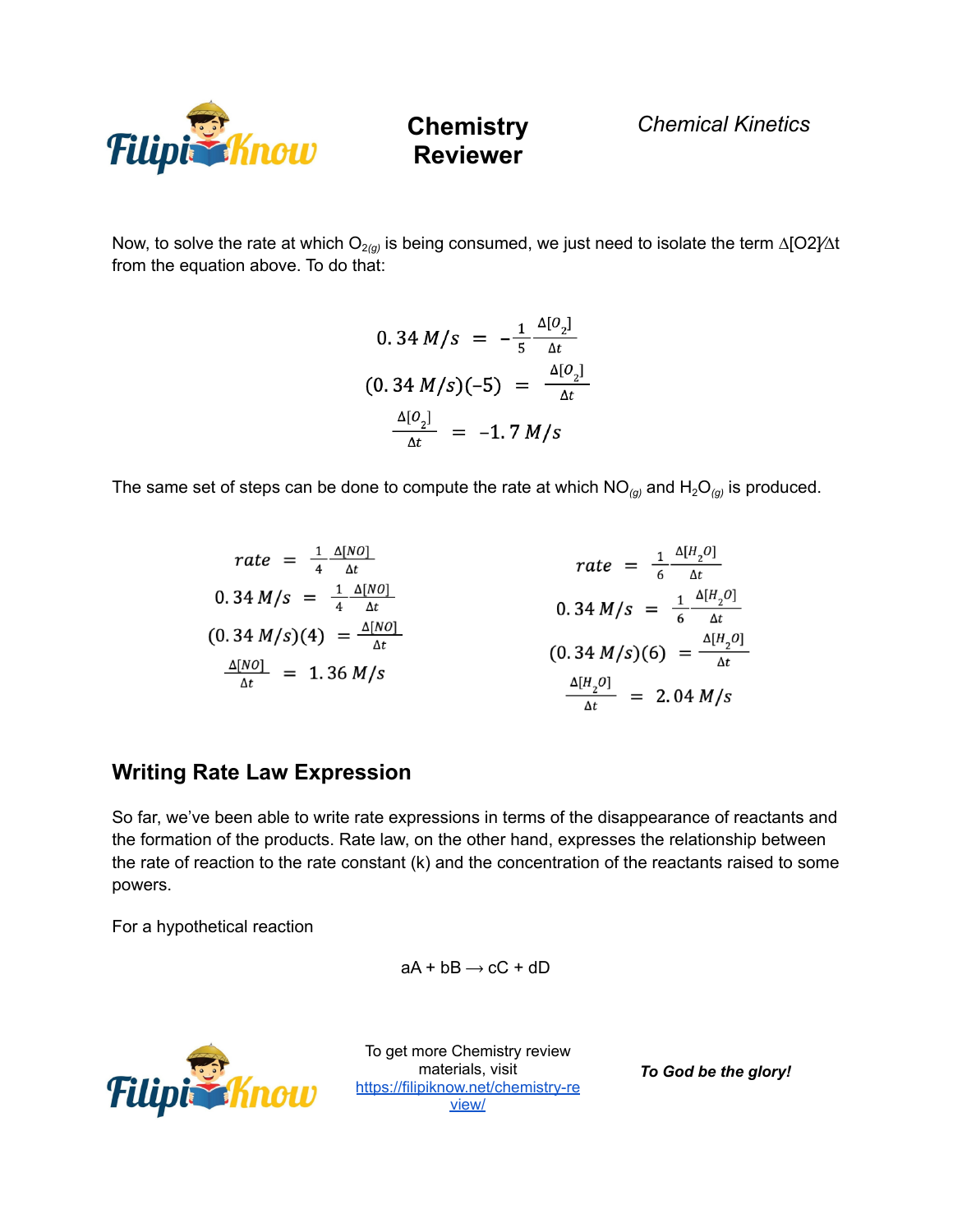

*Chemical Kinetics*

the rate law can be expressed as

rate =  $k[A]^x[B]^y$ 

where x and y are known as the reaction orders with respect to A and B, respectively.

Always remember that rate laws are always expressed in terms of the concentration of the reactants only. Furthermore, the reaction orders x and y are not necessarily equal to the numerical coefficient of the balanced chemical reaction, and hence must be determined experimentally.

The two known methods to calculate reaction orders from experimental data are the *method of initial rates* and the use of *integrated rate laws*.

### **1. The Method of Initial Rates**

In this method, you will be given the initial concentration of all the reactants and the initial rate of the reaction. Using the initial rate is more convenient because as the reaction proceeds, the concentration of the reactant decreases and can be difficult to measure at any given time. Furthermore, the reverse reaction from product to reform the reaction may also occur, and these scenarios will complicate the calculation of reaction orders.

Let us work with some examples to demonstrate the method of initial rates.

#### **Sample Problem:**

At a certain temperature, the following data were obtained for the reaction of peroxydisulfate ion with iodide ion.

$$
S_2O_8^{2-}{}_{(aq)} + 3I^-_{(aq)} \rightarrow 2SO_4^{2-}{}_{(aq)} + I_3^-_{(aq)}
$$



To get more Chemistry review materials, visit [https://filipiknow.net/chemistry-re](https://filipiknow.net/chemistry-review/) [view/](https://filipiknow.net/chemistry-review/)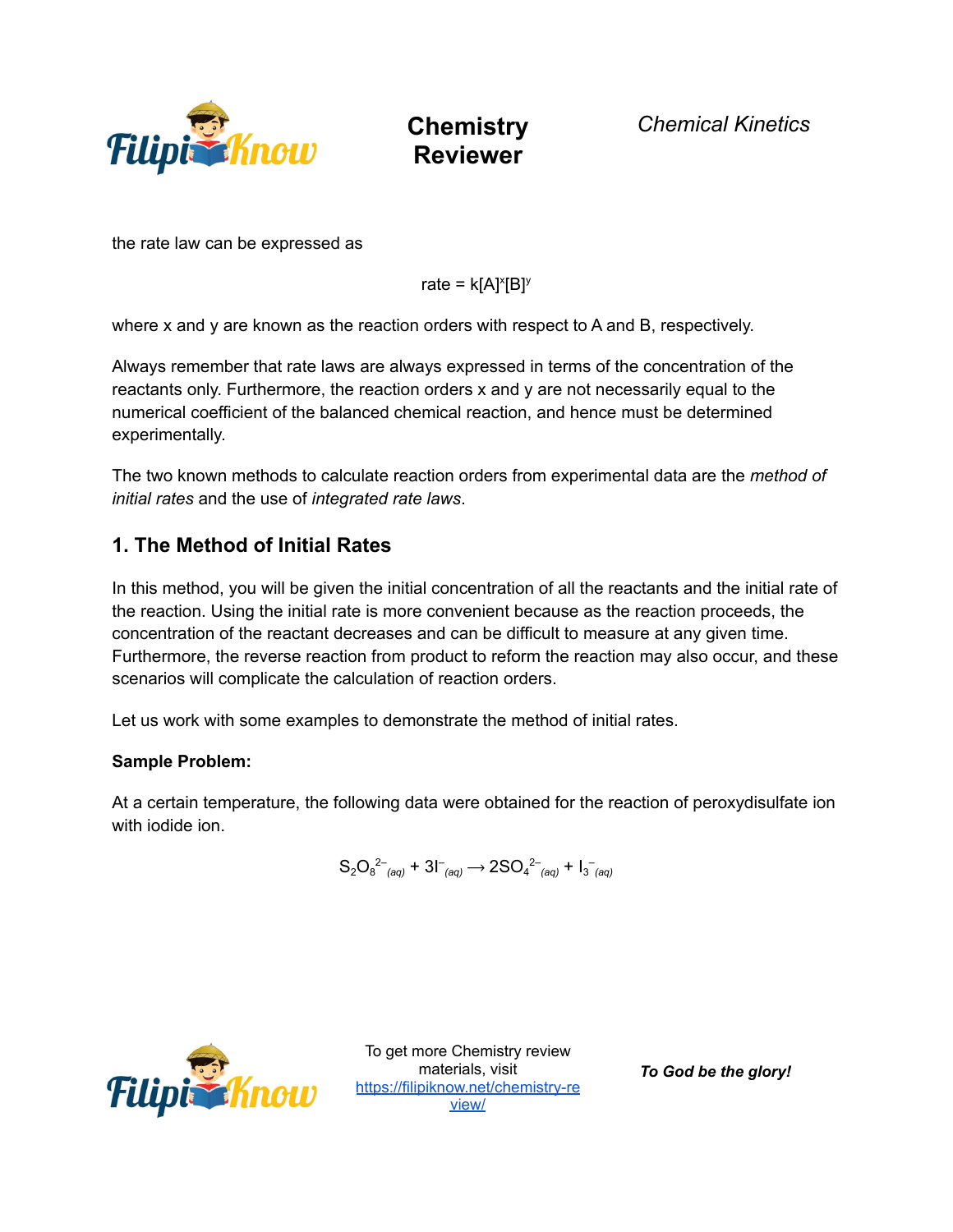

| <b>Experiment</b> | $[S_2O_8^{2-}]$ , M | [I <sup>-</sup> ], M | <b>Initial Rate,</b><br>M/s |
|-------------------|---------------------|----------------------|-----------------------------|
| 1                 | 0.160               | 0.068                | $2.2 \times 10^{-4}$        |
| 2                 | 0.160               | 0.034                | $1.1 \times 10^{-4}$        |
| 3                 | 0.320               | 0.034                | $2.2 \times 10^{-4}$        |

- 1. Determine the reaction order with respect to peroxydisulfate ion and iodide ion.
- 2. Write the rate law expression for the reaction.
- 3. Identify the overall reaction order and the molecularity of the reaction.

#### **Solution:**

From the reaction given above, the rate law expression can be written as

rate =  $k[S_2O_8^2]^{x}[1^-]^y$ 

To determine the reaction order, the general approach is to get the ratio of any two rate law expression using the data provided. That is:

$$
\frac{r_1}{r_2} = \frac{k[S_2O_8^{2-}]_1^x[I^-]_1^y}{k[S_2O_8^{2-}]_2^x[I^-]_2^y}
$$



To get more Chemistry review materials, visit [https://filipiknow.net/chemistry-re](https://filipiknow.net/chemistry-review/) [view/](https://filipiknow.net/chemistry-review/)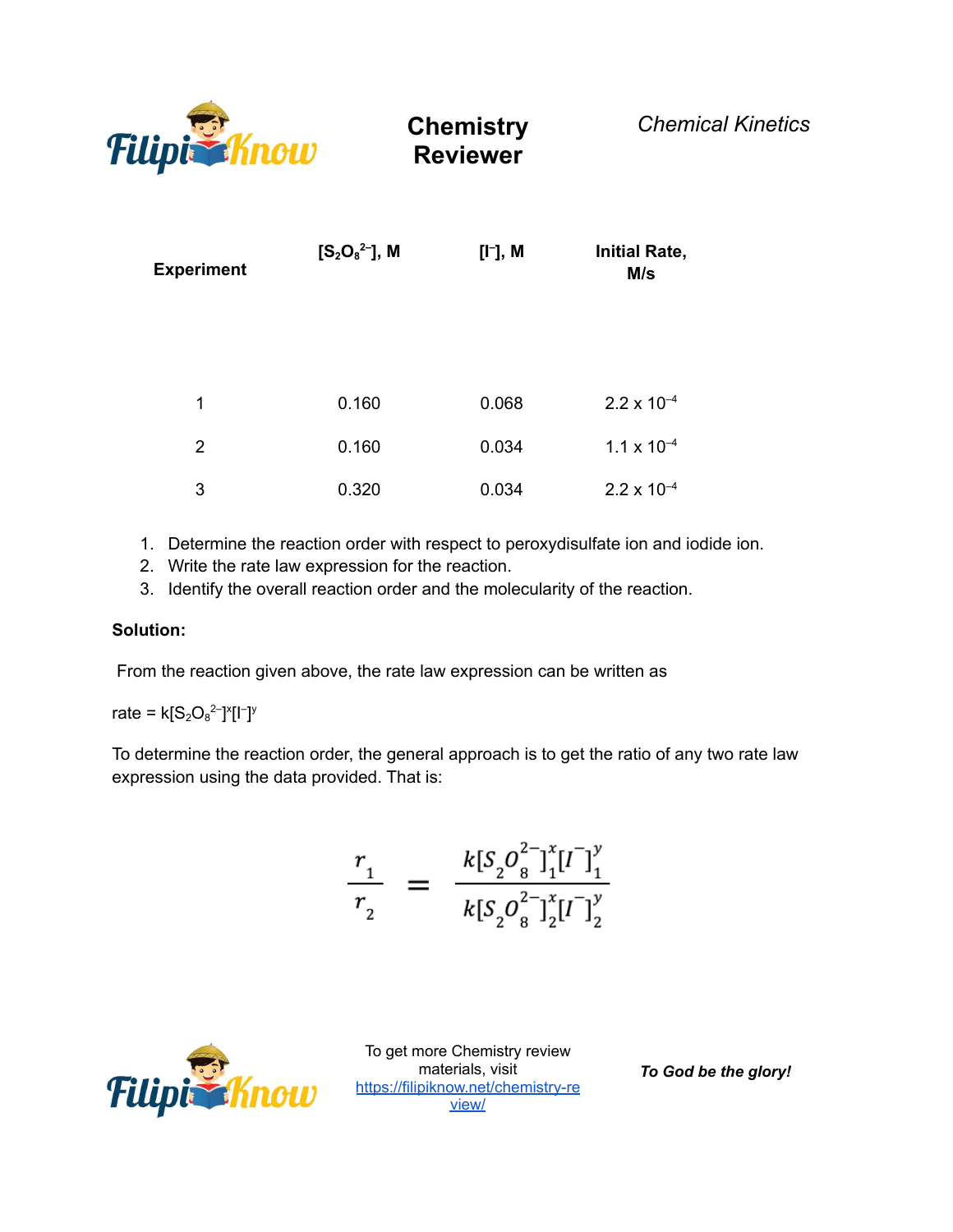

The question is, how to choose which experimental data to use. The trick is to choose two runs wherein the concentration of only one reactant varies, and is constant for the rest of the other reactants. From the data given to us, we can use experiments 1 and 2, wherein  $[S_2O_8^2]$  is the same, while [I<sup>-</sup>] varies. Substituting the values to the equation above:

$$
\frac{2.2 \times 10^{-4}}{1.1 \times 10^{-4}} = \frac{k(0.160)^{x}(0.068)^{y}}{k(0.160)^{x}(0.034)^{y}}
$$

From this equation, we can immediately cancel k(0.160)<sup>x</sup> since it will just be equal to 1. Take note that we did not write  $k_1$  and  $k_2$  because the rate constant only varies if the temperature varies. In this example, the temperature is constant. Simplifying the equation:

$$
\frac{2.2 \times 10^{-4}}{1.1 \times 10^{-4}} = \frac{(0.068)^{y}}{(0.034)^{y}}
$$

 $2 = 2^{y}$ ;  $y = 1$ 

For more complicated equalities, you can take the logarithm of both sides, then manipulate the equality. That is:



To get more Chemistry review materials, visit [https://filipiknow.net/chemistry-re](https://filipiknow.net/chemistry-review/) [view/](https://filipiknow.net/chemistry-review/)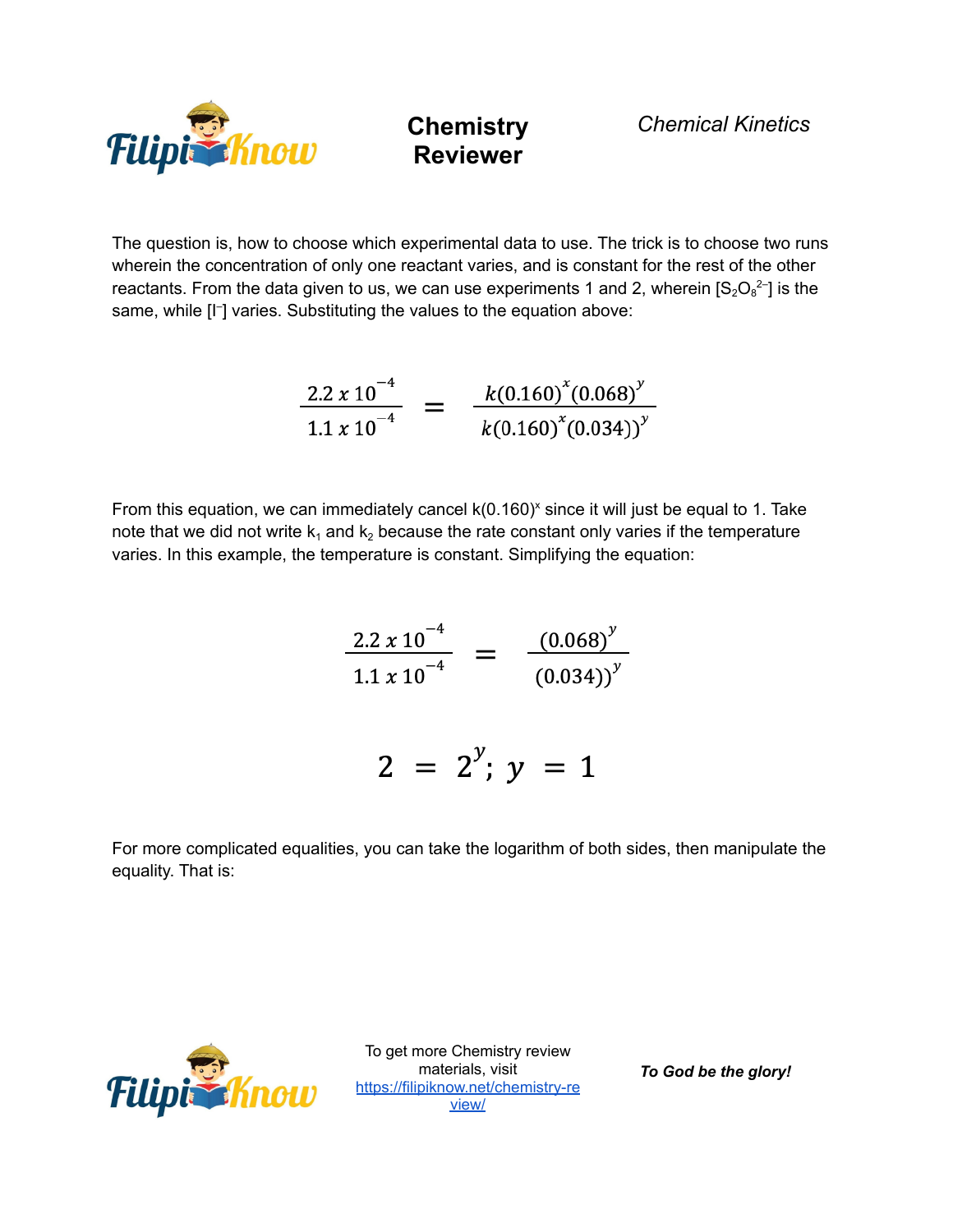

 $\pmb{\mathsf{x}}$ 

**Chemistry Reviewer**

*Chemical Kinetics*

$$
2 = 2^{y}
$$
  
\n
$$
log 2 = log 2^{y}
$$
  
\n
$$
log 2 = y log 2
$$
  
\n
$$
y = \frac{log 2}{log 2} = 1
$$
  
\n
$$
log 2 = 1
$$

The same procedure can be done to solve for x. But this time, we will use experiments 2 and 3 so that  $[S_2O_8^2]$  varies, while  $[I^-]$  is constant.

$$
\frac{r_2}{r_3} = \frac{k[S_2O_8^{2-1}][I^2]{x_2}}{k[S_2O_8^{2-1}][I^2]{x_3}}
$$
  

$$
\frac{1.1 \times 10^{-4}}{2.2 \times 10^{-4}} = \frac{k(0.160)^x(0.034)^y}{k(0.320)^x(0.034)^y}
$$
  

$$
\frac{1.1 \times 10^{-4}}{2.2 \times 10^{-4}} = \frac{(0.160)^x}{(0.320)^x}
$$
  

$$
0.5 = 0.5^x; x = 1
$$

Therefore, the complete rate law expression for the reaction is

rate = 
$$
k[S_2O_8^{2-}][1^-]
$$

To interpret this result, we can say that the reaction is first order with respect to  $[S_2O_8^2]$  and [I<sup>-</sup>], which simply means that the concentration of either of the two reagents affects the overall reaction rate.



To get more Chemistry review io get more Chemistry<br>materials, visit<br>https://filiniknews [https://filipiknow.net/chemistry-re](https://filipiknow.net/chemistry-review/) [view/](https://filipiknow.net/chemistry-review/)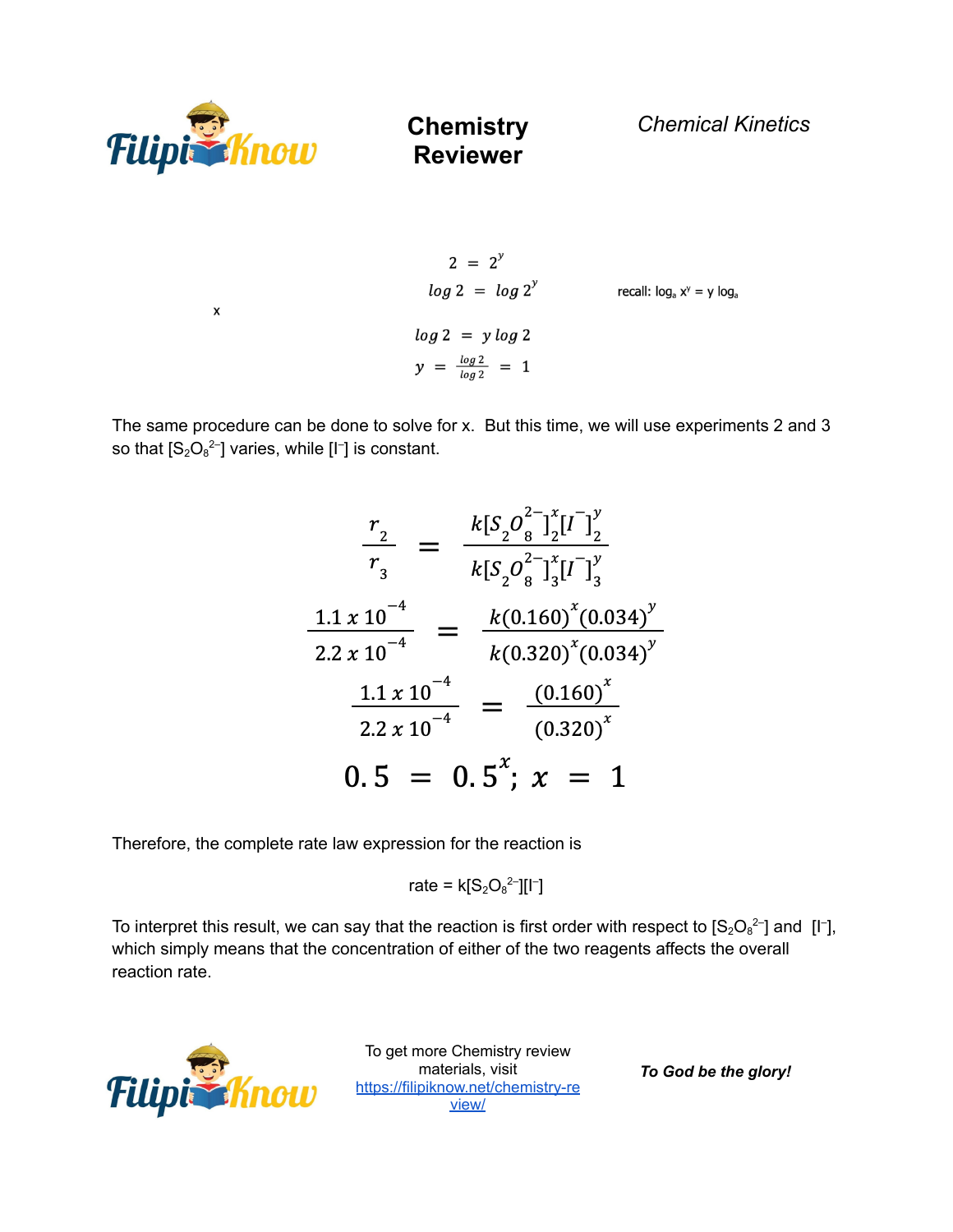

You will encounter reactions that are zeroth-order with respect to at least 1 reactant. That means that regardless of the concentration of that reactant, the rate will be unaffected. When asked about the overall reaction order, it is the sum of all the reaction orders in the rate law expression. Hence, for this example, the overall reaction order is 2.

Meanwhile, molecularity pertains to the number of reactant particles involved in the chemical reaction which affects the reaction rate. Since both  $S_2O_8^{2-}$  and I<sup>-</sup> dictate the rate of the above-mentioned reaction, then the reaction is said to be bimolecular.

### **2. Integrated Rate Laws**

Integrated rate laws are equations that relate the concentrations of reactants to the elapsed time of the reaction. Determining whether the reaction is zeroth order, first-order, second-order (or higher) with respect to a certain reactant requires determining the linearity of the plot when certain points are plotted against time.

The table below summarizes the kinetics of zeroth- to second-order reactions.

**Table 1.** Summary of the kinetics of a zeroth-, first-, and second-order for a reaction where  $A \rightarrow$ products.

| Order        | Rate Law        | <b>Concentration-Time Equation</b>           | <b>Plot</b>                    |
|--------------|-----------------|----------------------------------------------|--------------------------------|
| 0            | rate $=$ k      | $[A]_t = -kt + [A]_0$                        | $[A]_t$ vs. t                  |
| $\mathbf{1}$ | rate = $k[A]$   | $ln \frac{[A]_t}{[A]_0}$ = $-$ kt            | $ln \frac{[A]_t}{[A]_0}$ vs. t |
| $\mathbf{2}$ | rate = $k[A]^2$ | $\frac{1}{[A]_r}$ = - kt + $\frac{1}{[A]_0}$ | $\frac{1}{[A]_t}$ vs. t        |

In this method, three different plots are made, and the curve that will have the highest coefficient of determination  $(r^2)$  will be the order of the reaction. Because of the manner in which this method is being used to determine rate law, most likely you will need a calculator. However, just



To get more Chemistry review materials, visit [https://filipiknow.net/chemistry-re](https://filipiknow.net/chemistry-review/) [view/](https://filipiknow.net/chemistry-review/)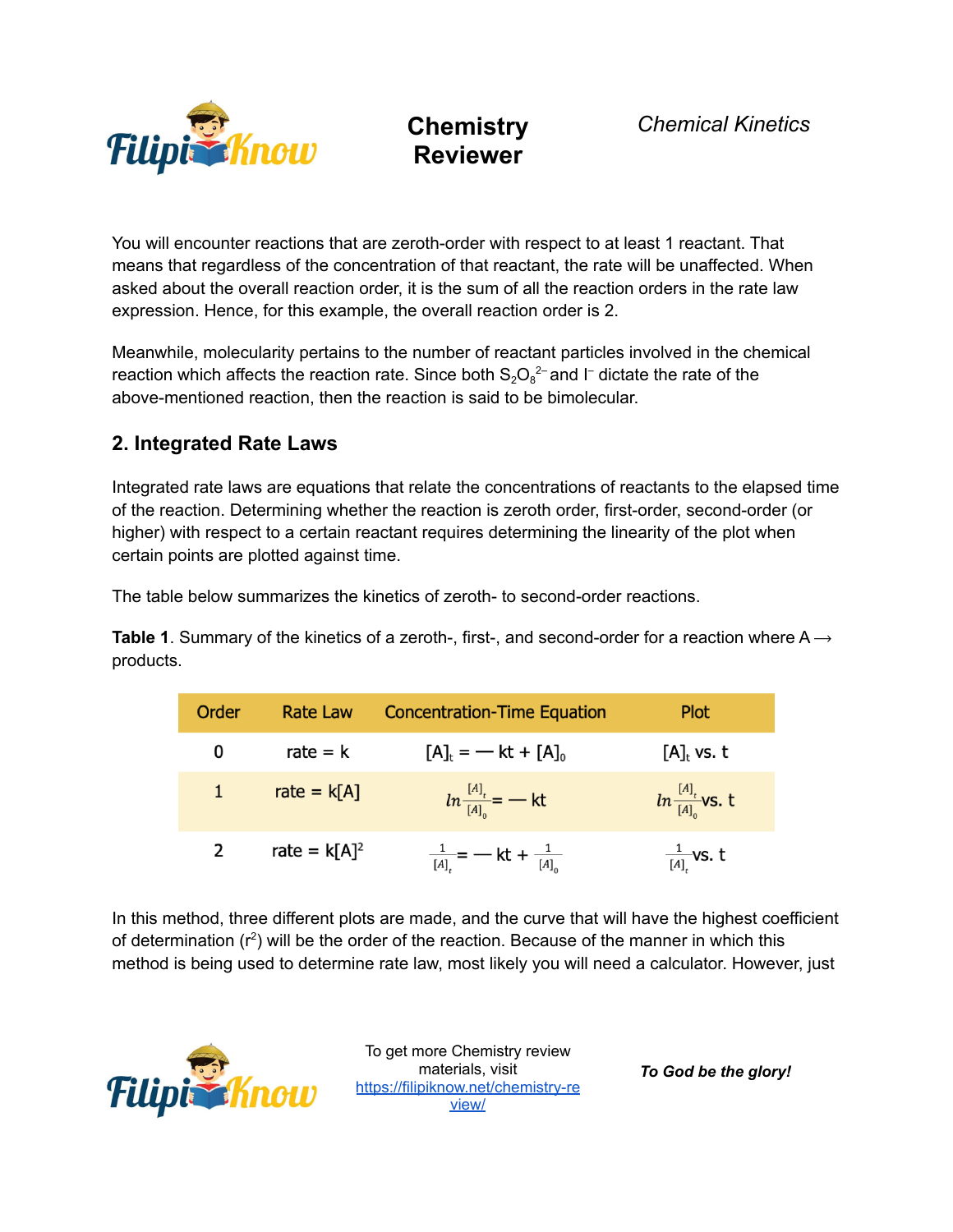

because you need a calculator does not mean that there is no chance that you will encounter this kind of problem in the exam. Take a look at the example below.

#### **Sample Problem:**

Based on the illustration given below, which of the following is the correct rate law expression for the decomposition reaction of ethane ( $\rm{C_2H_6}$ ) to methyl radicals?



 $C_2H_{6(q)} \longrightarrow 2CH_{3(q)}$ 



- b. rate =  $k[C_2H_6]$
- c. rate =  $k[CH<sub>3</sub>]$
- d. rate =  $k[C_2H_6]^2$



To get more Chemistry review materials, visit [https://filipiknow.net/chemistry-re](https://filipiknow.net/chemistry-review/) [view/](https://filipiknow.net/chemistry-review/)